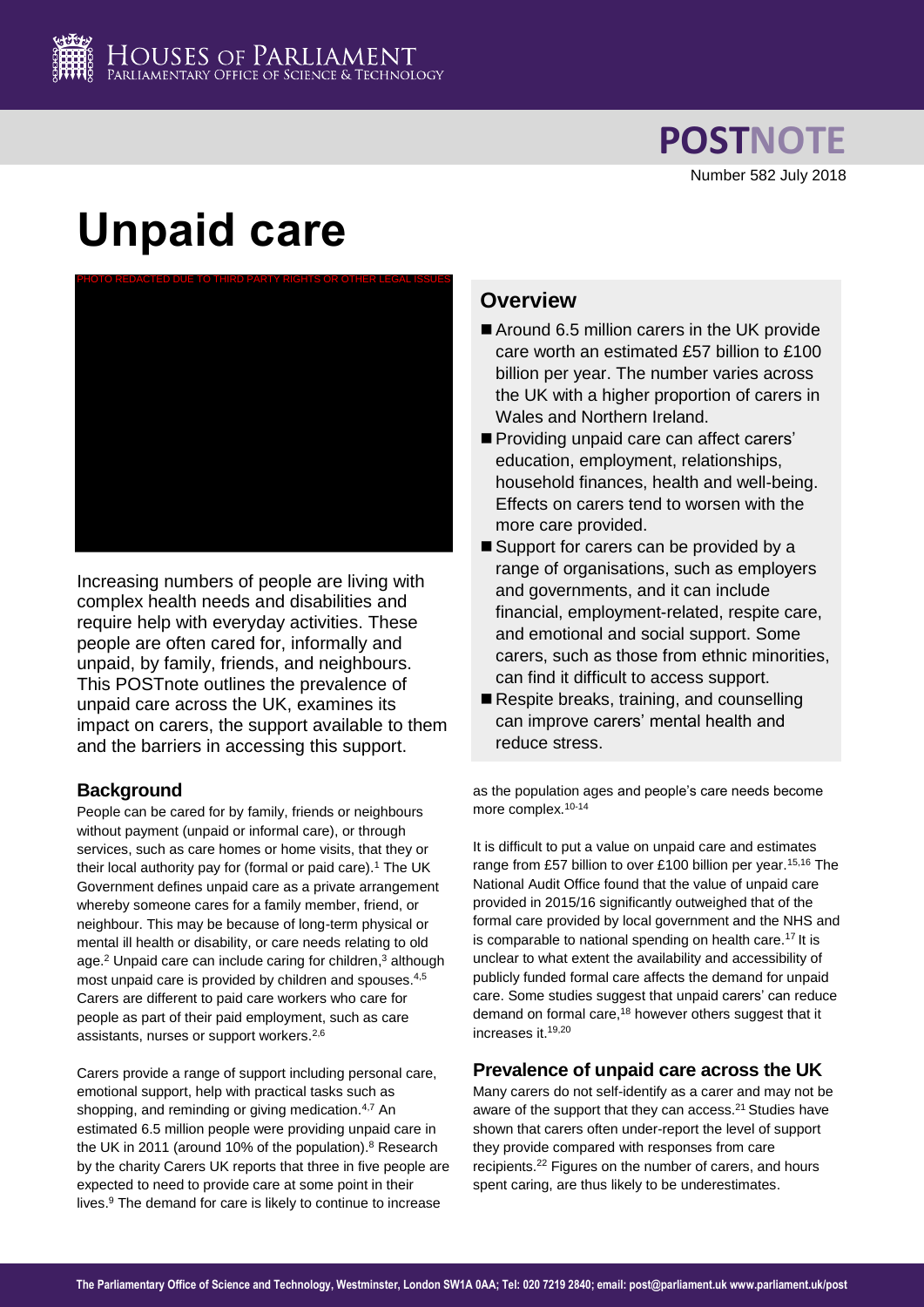#### **Demographic characteristics of carers**

The prevalence of carers varies across the UK. Wales and Northern Ireland (NI) have higher levels of unpaid carers (12% of people in Wales and NI provide unpaid care) than England (10%) and Scotland (9%).<sup>23</sup> This varies regionally within each country with levels of care associated with rural areas, socio-economically deprived areas, those with a higher concentration of older people, and areas with a higher prevalence of poor health.<sup>[4,](#page-0-1)[8,2](#page-0-2)4-28</sup>

The 2017 [House of Commons Library briefing on Carers](http://researchbriefings.parliament.uk/ResearchBriefing/Summary/CBP-7756)

provides more information about carers' employment, incomes, earnings and health and wellbeing. Data from the 2011 Census show that, across the UK:

- <span id="page-1-7"></span><span id="page-1-3"></span>Gender. Women represent 51% of the population but make up 58% of carers.<sup>29</sup> However, of those aged 85 years or over, 12% of men and 5% of women provided unpaid care.<sup>30,31</sup> On average, time spent caring for adults, by people over 50 years, increased between 2000 and  $2015.<sup>3</sup>$  $2015.<sup>3</sup>$  $2015.<sup>3</sup>$
- **Ethnicity**. People from the White ethnic group make up the largest proportion (94%) of carers, as they do as an overall proportion of the population (87%). <sup>32</sup> However, further work is needed to look at whether this is shaped by the age structure and health of different ethnic populations. The proportion of people providing care, and its amount, varied amongst ethnic groups. For example, in England, Wales and Scotland, White British/Scottish, Irish, and Gypsy or Irish Traveller people were among the highest providers of unpaid care (in terms of hours of care provided). People of Chinese, White and Black African (only England and Wales), and African (only Scotland), were among the lowest providers of unpaid care. 33,34
- Age. Most carers are aged between 50–64 years. People aged 65 and over make up a higher proportion of carers (19%) than they do the population as a whole  $(12\%)^{35-37}$
- **Amount of care provided**. Most carers provide between 1 and 19 hours of unpaid care per week. <sup>38</sup> Around 25% of carers provide more than 50 hours per week, and 15% provide 20–49 hours per week. [38](#page-1-0)

Other data show that:

- Most carers care for just one person (83%), although they may also look after children or grandchildren.<sup>39,40</sup>
- Over half (58%) of carers care for someone with a physical disability, 20% care for someone with a sensory impairment, 13% care for someone with a mental health condition, and 10% care for someone with dementia.[39](#page-1-1)

There are concerns that there may not be sufficient numbers of unpaid carers in the future to meet demand, particularly from older people.<sup>[5](#page-0-4)</sup> Factors such as increasing female employment, fewer children, and higher divorce rates amongst men over 60 years may affect the future availability of children to provide unpaid care. $28,41-43$  $28,41-43$ 

## **The impact of unpaid caregiving**

<span id="page-1-9"></span><span id="page-1-8"></span>Carers report many positive effects of caring including improvements in psychological well-being, personal fulfilment and physical health.<sup>44,45</sup> However, in general,

research shows that providing unpaid care is associated with negative impacts on carers' education, employment, household finances, health and wellbeing, and personal and social relationships. It is difficult to isolate the effect of caring on particular outcomes such as health, and data often rely of self-reporting rather than objective measures. Measuring the impact of caregiving on people who provide care is difficult as effects will vary depending on the:

- <span id="page-1-2"></span>■ demographic and socio-economic characteristics of the carer,
- $\blacksquare$  relationship between the carer and the person they care for, and
- type, amount (number of hours per week), and duration (length of time caring) of care provided.

#### **Education**

In 2011, there were 177,918 young unpaid carers (5 to 17 years-old) in England and Wales. This is an increase of almost 19% since 2001.<sup>46</sup> Research has shown a link between providing care and low qualification levels, low attendance at school, and higher reports of bullying.

- Young carers tend to have lower levels of educational attainment than non-carers, and attainment decreases as more hours of care are provided.<sup>47</sup> The think tank, the New Policy Institute, found that in 2013/14, 70% of working-age people caring for 20 hours or more per week did not have qualifications higher than GCSE level compared to 48% of non-carers.<sup>48</sup>
- Just over half (55%) of parents of young carers (aged 5– 17 years) reported their child had been absent from school at least a few times in the previous year compared to one-third of parents of non-young carers.<sup>49</sup>
- 68% of young carers report being bullied at school, 50,51 compared with 48% of all children and young people.<sup>52</sup>

#### **Employment**

<span id="page-1-0"></span>Survey data from 2017 report that 50% of unpaid carers are in employment, 33% work full-time, and 17% work part-time. A quarter of carers are retired and a fifth are economically inactive. Men who provide care are more likely to be in fulltime employment and women are more likely to be work part-time.[30](#page-1-3) Several studies have shown that caring negatively impacts employment.53-58 Impacts vary by:

- <span id="page-1-6"></span><span id="page-1-5"></span><span id="page-1-4"></span><span id="page-1-1"></span> $\blacksquare$  the amount of time spent providing care, with more time caring associated with lower employment levels;<sup>[53-5](#page-1-4)9</sup>
- $\blacksquare$  the type of care provided (such as personal care), for example carers that live with the person they care for are less likely to be in employment; [55,6](#page-1-5)0 and
- $\blacksquare$  the gender and health of the carer and the employment status of their partner. For example, men providing more than 50 hours of care per week are more likely to reduce their working hours than women, suggesting that women may either juggle intensive care commitments alongside work or leave work altogether. [59,6](#page-1-6)1,62

In 2015–16, an estimated 345,000 unpaid carers aged 16– 64 years in England, predominantly women, left employment to provide care. This is estimated to cost around £2.9 billion a year in public expenditure from lost tax revenue and providing benefits to people who have left their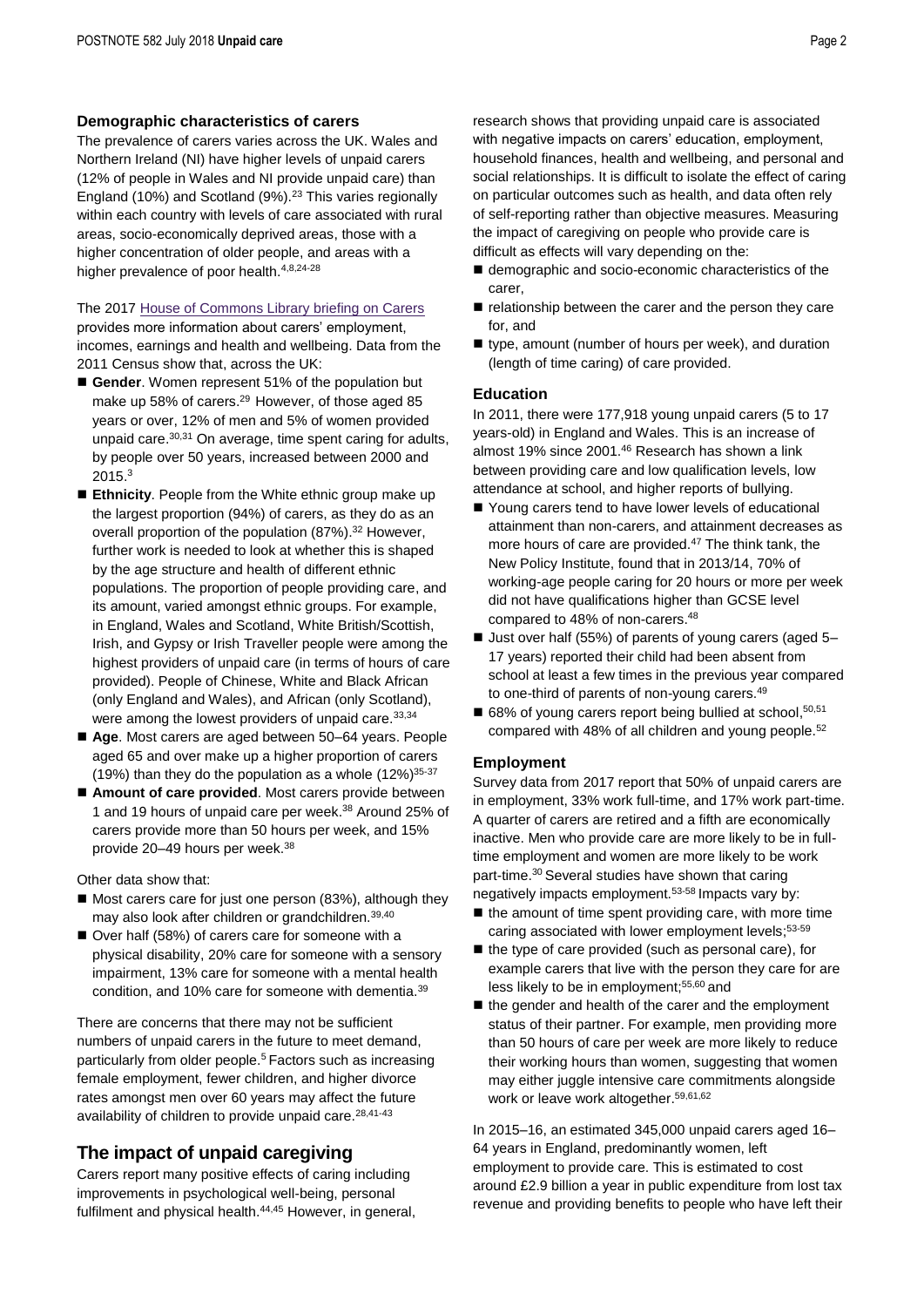jobs.<sup>63</sup> For those who have left work to take on a caring role, a lack of skills and confidence can hinder their ability to get back into employment.64,65

#### **Finance**

Being a carer can lead to additional financial costs, such as an increase in household bills and additional transport costs, such as hospital parking charges.<sup>81</sup> It is estimated to cost up to three times as much to raise a child with a disability than it does a child without any disability. $82$  One study estimates that carers would need to be compensated by between £190 and £357 per week in order to reach the same standard of living as non-carers.<sup>83</sup> A 2014 Carers UK survey found that 30% of carers experienced a decrease of £20,000 or more a year in their household income because caring had led them to give up work, reduce their hours or take lower paid work.[29,8](#page-1-7)4,85

#### **Health and Well-being**

Carers' health and well-being have been consistently linked to their quality of life.<sup>86</sup> Carers themselves may have social care needs and multiple long-term conditions.<sup>87</sup> The evidence on the links between caregiving and health and well-being is mixed, with studies variously reporting positive, negative or no effects, depending on the nature of care provided and the period over which it was studied. Beneficial effects of caring include improvements in psychological well-being and physical health.[44,](#page-1-8)[45](#page-1-9) However, several studies in the UK have found that the mental and physical health of carers deteriorates incrementally with increasing hours of care provided.<sup>88-96</sup> One study found that carers that live with the person they care for report worse health compared with those that do not.<sup>97</sup>

#### **Relationships**

Providing care can have a negative impact on personal and social relationships.<sup>[4](#page-0-1)</sup> Caregiving can strain personal relationships, particularly when care is provided by a partner or spouse.98,99 Carers report feeling lonely, isolated and depressed.100-103 A 2014 survey by Carers UK found that over half (57%) of carers said they had lost touch with friends and family as a result of caring.<sup>104</sup> Carers of people with mental health conditions can experience stigma or prejudice against the person that they care for that can cause stress. Lack of support or understanding from friends and family may also be upsetting to the carer.<sup>105</sup>

## **Providing support to carers**

Support for carers can be indirect (supporting the people being cared for) or direct (supporting carers themselves). Support can be provided by governments (through the benefits system for example), employers, health and social care services, charities, schools, friends and family, or paid for privately. A 2016–17 NHS survey reported that over 70% of adult carers were extremely, very or quite satisfied with the support services they had received.<sup>[39](#page-1-1)</sup>

Social care is a devolved policy area and policies for carers differ across the UK (Box 1). In all UK countries, local

authorities have a duty to identify carers and carers have the right to request an assessment of their support needs.<sup>[29](#page-1-7)</sup> NHS data in England for 2015–16 show that a third of carers in contact with their local authority (131,000) did not receive a review or assessment during the year.<sup>106</sup>

Types of support can include:

- $\blacksquare$  financial support,
- $\blacksquare$  employment support,
- $\blacksquare$  respite care (temporary provision of care by people other than the primary caregiver, such as day centres),
- $\blacksquare$  education and training (for example, on nutrition or using hoists and other mobility equipment), and
- emotional and social support, such as counselling.<sup>107</sup>

## **Box 1: Policies to support carers across the UK**

#### **England**

- The Care Act 2014 sets out how people's care and support needs should be met and introduces carers' right to an assessment.<sup>[29,6](#page-1-7)6</sup> A 2016 review by the Carers Trust found that although some carers were receiving good support, more could be done to raise carers' awareness of their rights and ensure a consistently high standard of assessments.<sup>67</sup>
- In June 2018, the Government published an action plan for carers setting out a 2-year programme of work to support unpaid carers, ahead of the forthcoming social care Green Paper that is expected in autumn 2018. The measures include: a new scheme to improve employment support for carers, a new Carer Innovations Fund to promote creative and innovative ways to support carers, and funding for a review of best practice in identifying young carers and access to support.<sup>68</sup> Better practical support for families and carers is expected to be one of "the seven key principles" underpinning the forthcoming Green Paper on social care for older people. 69,70

#### **Scotland**

■ The [Carers \(Scotland\) Act 2016](http://www.gov.scot/Topics/Health/Support-Social-Care/Unpaid-Carers/Implementation/Carers-scotland-act-2016) sets out a range of measures intended to improve the support given to carers. It gives carers the right to a plan that identifies their needs and provides them with information about support available, and puts a duty on local authorities to support carers whose identified needs meet local eligibility criteria. Local authorities and health boards are required to jointly prepare a local carers strategy.<sup>71,72,73</sup>

#### **Wales**

- The 2016 Social Services and Well-being (Wales) Act introduced new rights and entitlements for carers and placed stronger duties on local authorities to identify, assess and support carers.<sup>74</sup> In 2017, the organisation responsible for regulating the social care workforce in Wales, Social Care Wales, acknowledged that more could be done to support unpaid carers and families.<sup>75</sup>
- Three national priorities have been established: supporting carers to have reasonable breaks from their caring role; improving carer's recognition of their role and to ensure they can access the necessary support; and ensuring that carers receive appropriate information and advice where and when they need it.<sup>76</sup>

#### **Northern Ireland**

<span id="page-2-0"></span>■ The most recent strategy for carers is the 2006 Caring for Carers.77,78 The most recent legislation was the 2002 Carers and Direct Payments Act (Northern Ireland).<sup>[77](#page-2-0)</sup> This gave carers the right to an assessment and to be considered for services to meet their assessed needs.<sup>79</sup> The Government is currently taking forward a priority area in the Reform of Adult Care and Support project to recognise the contribution of carers and support them in their caring role.<sup>80</sup>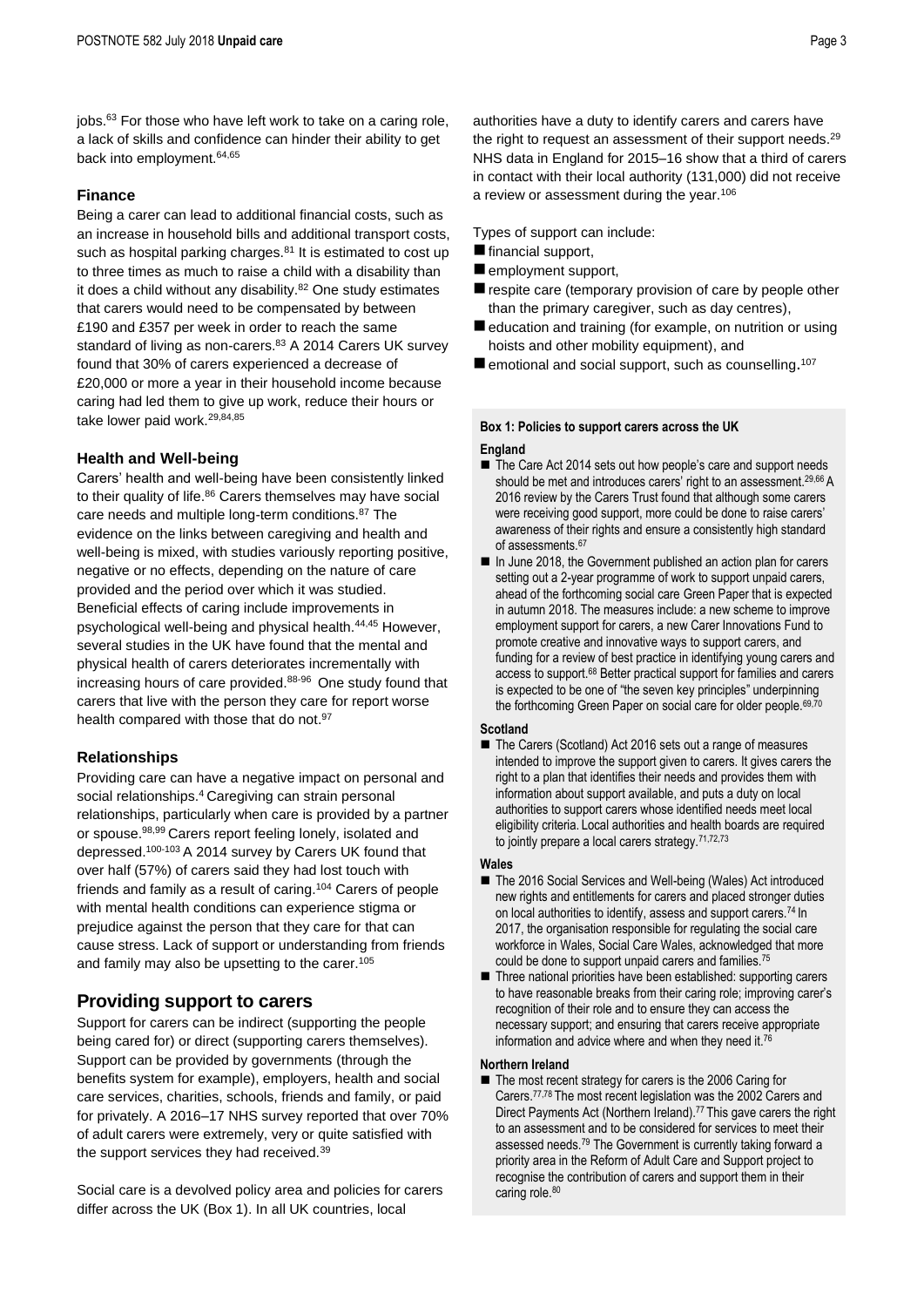#### **Financial support**

Financial support can be provided at national or local levels. The main type of financial support available to carers at national level is Carer's Allowance (CA).<sup>108</sup> This is a noncontributory, non-means-tested benefit paid to people who care full-time for someone in receipt of a qualifying disability benefit. To be entitled to CA, a person must be providing at least 35 hours of care a week for someone, not be in fulltime education, and, if in paid work, have earnings (after certain deductions) of no more than £120 a week.<sup>109,110</sup> It is currently worth £64.60 a week (2018-19 rate), increasing to £73.10 a week in summer 2018 in Scotland.<sup>[29](#page-1-7)</sup> At local levels, personal budgets and direct payments are available for eligible people. These can be paid to carers directly or to care recipients to pay for the cost of arranging all or part of their own support, which can include family carers.<sup>111,112</sup> Data from 2014–15 show a broad spread in the level of take-up of personal budgets and direct payments across local authorities.<sup>113</sup>

There have been few studies examining the effectiveness of providing financial support direct to carers.<sup>114</sup> In interviews, CA claimants reported difficulties in accessing CA, such as finding relevant information and understanding how it interacted with other benefits.<sup>115</sup> One small-scale study that examined a direct payment scheme in one local authority in England found that parent carers of disabled children reported that that the scheme helped to alleviate financial pressures, relieve stress and facilitate effective support.<sup>116</sup>

#### **Employment Support**

There are few evaluations of the effectiveness of employment support for carers (Box 2).<sup>117</sup> The House of Commons Work and Pensions Committee recommends that carers be given the right to request flexible working upon starting employment, and providing for paid statutory carer's leave.<sup>118</sup> Services for care recipients, such as home care, are effective in supporting carers' employment.<sup>119,120</sup>

#### **Respite Care**

Evidence on the effectiveness of respite care is mixed. It has been shown to increase wellbeing, increase satisfaction with carer's caring role, and reduce stress.<sup>[117,1](#page-3-0)21-123</sup> One review found no evidence of any benefit for carers of people with dementia.<sup>124</sup> Another found no evidence for the impact of respite care on carers' physical health.<sup>125</sup> Evidence suggests that carers' confidence about the nature and quality of the alternative care being provided, the amount and nature of the activities provided and the personalisation of the care is important to the success of these programmes.<sup>[117](#page-3-0)</sup>

#### **Endnotes**

- 1 House of Commons Library (2017[\) Adult social care \(England\)](http://researchbriefings.files.parliament.uk/documents/CBP-7903/CBP-7903.pdf) CBP07903 2 Department of Health and Social Care (2016) How can we improve support for
- [carers?](https://consultations.dh.gov.uk/carers/how-can-we-improve-support-for-carers/)
- ONS (2016) Changes in the value and division of unpaid care work in the UK: [2000 to 2015.](https://www.ons.gov.uk/economy/nationalaccounts/satelliteaccounts/articles/changesinthevalueanddivisionofunpaidcareworkintheuk/2000to2015#background-notes)
- Wanless D (2006[\) Wanless social care review](https://www.kingsfund.org.uk/sites/default/files/field/field_publication_file/securing-good-care-for-older-people-wanless-2006.pdf). King's Fund

**Box 2: Example employment support programme for carers** The Government-funded Carers in Employment project, which ran from 2015 to 2017 in nine local authorities in England, aimed to examine 'what works' in supporting carers to remain in, or return to, employment by testing a range of support interventions. Support included advice and guidance, information, and free trials and installation of assistive technology equipment. An evaluation found that carers who received more comprehensive and intensive support were more likely to report benefits such as increased morale, reduced isolation, and better awareness of available help (such as local voluntary services).<sup>126</sup>

#### **Education and training**

Carers report high levels of satisfaction and a better understanding of specific conditions such as dementia and schizophrenia from education and training programmes.<sup>[117](#page-3-0)</sup> There is mixed evidence about whether these interventions lead to changes in carers' behaviour. One review found active education and training that was appropriately targeted (rather than generic) was more likely to be effective. [125](#page-3-1)

#### **Emotional and social support**

<span id="page-3-2"></span>Emotional and social support for carers can include support groups, befriending schemes and counselling services. Carers suggest that support groups provide them with emotional support.<sup>[117,1](#page-3-0)27</sup> Carers also find online forums useful, but many struggle to purchase a computer and/or pay for internet access.<sup>128</sup> Many carers believe respite care is a better form of support as it allows them time to recharge and continue relationships with family and friends.<sup>129</sup> Meetings with social workers to discuss care responsibilities, or counselling have been shown to reduce stress and mental ill-health,<sup>130,131</sup> particularly when combined with other types of support such as training to understand specific medical conditions. 132-134 One review found that telephone counselling can reduce depressive symptoms for carers of people with dementia.<sup>135</sup>

## <span id="page-3-0"></span>**Barriers to accessing support**

<span id="page-3-1"></span>Evidence suggests that carers face many challenges in accessing support from health and social care services. These can include difficulty navigating the system and not receiving responses from social care providers. [127](#page-3-2) Access to such services varies between different types of carers.<sup>136</sup> For example, ethnic minority carers are much less likely to receive practical or financial support and may struggle to access culturally appropriate services.<sup>[28,1](#page-1-2)37-139</sup> Pilot studies by the University of Leeds found that multi-agency partnerships (liaising with each other and referring carers between services) were needed to improve the process of identifying carers, providing them with support, monitoring systems, and improving communication between services.<sup>140</sup>

- 5 Colombo F, Llena-Nozal A, Mercier J & Tjadens F (2011[\) Help Wanted?](http://www.oecd.org/health/health-systems/Help-Wanted-Policy-Brief.pdf)  [Providing and Paying for Long-term Care.](http://www.oecd.org/health/health-systems/Help-Wanted-Policy-Brief.pdf) OECD Policy Brief [Accessed 3 July 2018].
- 6 Royal College of General Practitioners (2013) Commissioning for carers

POST is an office of both Houses of Parliament, charged with providing independent and balanced analysis of policy issues that have a basis in science and technology. POST is grateful to Áine Kelly for researching this briefing, to the Wellcome Trust for funding her parliamentary fellowship, and to all contributors and reviewers. For further information on this subject, please contact the co-author, Dr Caroline Kenny. Parliamentary Copyright 2018. Image copyright RawPixelImages.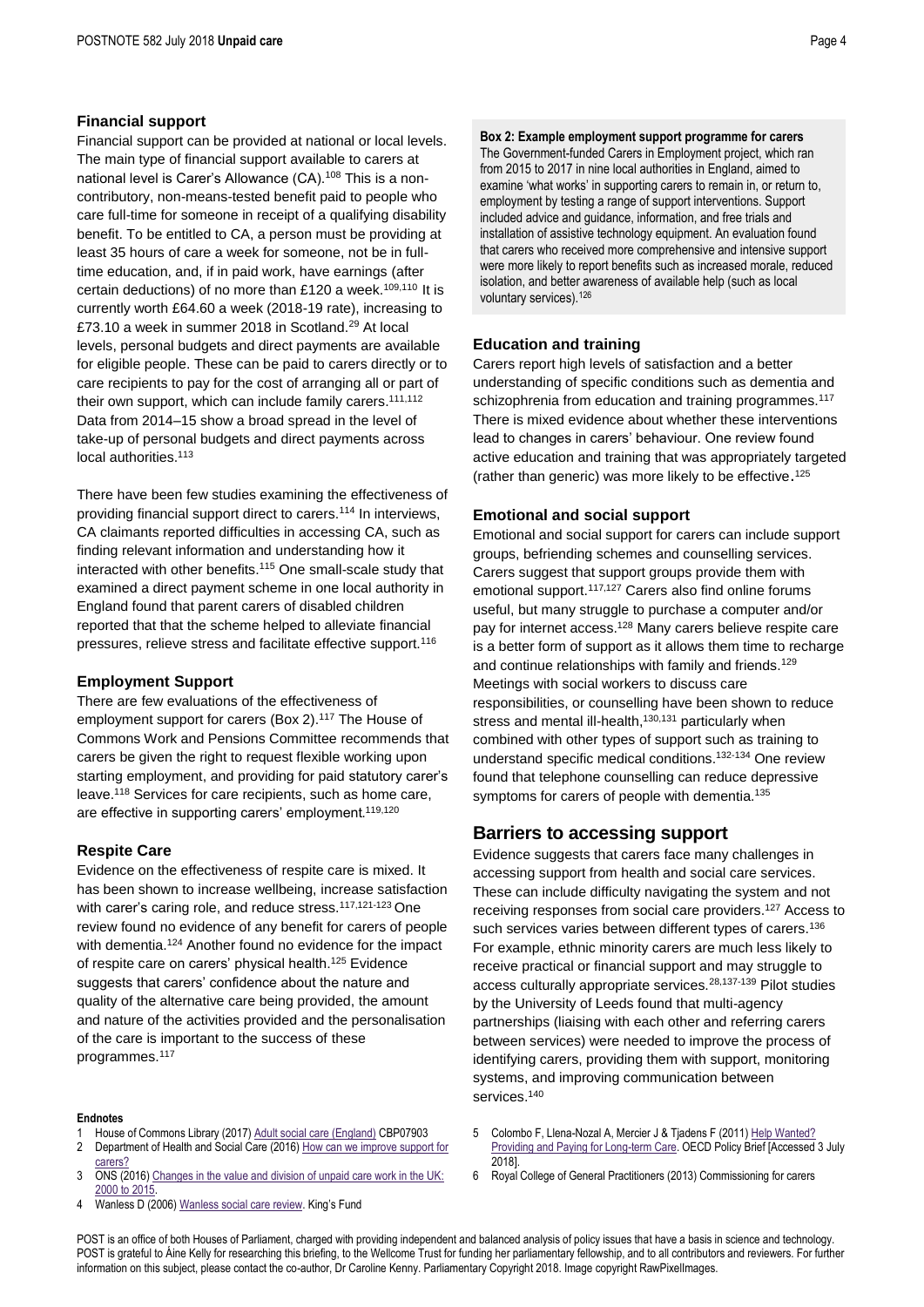- $\overline{a}$ 7 Baxter K, Heavey E & Birks Y (2017) Older self-funders and their information [needs.](https://www.sscr.nihr.ac.uk/PDF/Findings/RF62.pdf) NIHR School for Social Care Research and Social Policy Research Unit, University of York
- 8 ONS (2013[\) 2011 Census analysis: Unpaid care in England and Wales, 2011](https://www.ons.gov.uk/peoplepopulationandcommunity/healthandsocialcare/healthcaresystem/articles/2011censusanalysisunpaidcareinenglandandwales2011andcomparisonwith2001/2013-02-15)  [and comparison with 2001.](https://www.ons.gov.uk/peoplepopulationandcommunity/healthandsocialcare/healthcaresystem/articles/2011censusanalysisunpaidcareinenglandandwales2011andcomparisonwith2001/2013-02-15)
- 9 Carers UK (2001) It could be you: a report on the chances of becoming a carer.
- 10 Kingston A, Wohland P, Wittenberg R, Robinson L, Brayne C, Matthews F & Jagger C (2017) Is late-life dependency increasing or not? A comparison of the Cognitive Function and Ageing Studies (CFAS). The Lancet 390(10103): 1676- 1684. DOI: https://doi.org/10.1016/S0140-6736(17)31575-1
- Guzman-Castillo M, Ahmadi-Abhari S, Bandosz P, Capewell S, Steptoe A Singh-Manoux A, Kivimaki M, Shipley M, Brunner E & O'Flaherty M (2017) Forecasted trends in disability and life expectancy in England and Wales up to 2025: a modelling study. The Lancet 2(7): e307-e313 DOI: https://doi.org/10.1016/S2468-2667(17)30091-9
- 12 Pickard L (2008) Informal care for older people provided by their adult children: [projections of supply and demand to 2041 in England.](https://www.pssru.ac.uk/pub/dp2515.pdf) PSSRU
- 13 Salisbury C, Johnson L, Purdy S, Valderas J, Montgomery A (2011). Epidemiology and impact of multimorbidity in primary care: a retrospective cohort study. British Journal of General Practice 61 (582), e12–e21
- 14 Pickard L (2015) A growing care gap? The supply of unpaid care for older people by their adult children in England to 2032. Ageing and Society, 35(1): 96-123.
- 15 ONS (2016[\) Household satellite accounts: 2005 to 2014.](https://www.ons.gov.uk/economy/nationalaccounts/satelliteaccounts/compendium/householdsatelliteaccounts/2005to2014)
- 16 Buckner L & Yeandle S (2015[\) Valuing carers 2015. The rising](https://www.carersuk.org/for-professionals/policy/policy-library/valuing-carers-2015) value of carers' [support.](https://www.carersuk.org/for-professionals/policy/policy-library/valuing-carers-2015) Carers UK
- 17 National Audit Office (2017) A Short Guide to Local Authorities
- 18 Local Government Association (2014) LGA Adult Social Care Efficiency [Programme. The final report](https://www.local.gov.uk/sites/default/files/documents/lga-adult-social-care-eff-549.pdf)
- 19 Torbica A, Calciolari S & Fattore G (2015) Does informal care impact utilization of heathcare services? Evidence from a longitudinal study of stroke patients. Social science and medicine 124: 29-38. <http://dx.doi.org/10.1016/j.socscimed.2014.11.005>
- Geerts J, Van den Bosch K (2012) Transitions in formal and informal care utilisation amongst older Europeans: the impact of national contexts. European Journal of Ageing 9 (1), 27–37
- 21 Carduff E, Finucance A, Kendall M, Jarvis A, Harrison N, Greenacre J & Murray S (2014[\) Understanding the barriers to identifying carers of people with](http://spcare.bmj.com/content/4/Suppl_1/A17.1) supportive and palliative care needs in primary care 4 (1)
- 22 Rutherford A & Bu F (2017) Issues with the measurement of informal care in social surveys: evidence from the English Longitudinal Study of Ageing. Ageing and Society
- 23 ONS (2011) QS301EW and QS301SCa Provision of unpaid care.
- 24 Norman P & Purdam K (2013) Unpaid Caring Within and Outside the Carer's [Home in England and Wales.](http://eprints.whiterose.ac.uk/76872/15/norman15.pdf) Population, Space and Place 19(1): 15–31.
- 25 Hutton S & Hirst M (2001) Caring relationships over time. Social Policy Research Unit: University of York.
- 26 Young H, Grundy E & Jitlal M (2006) Care providers, care receivers: a longitudinal perspective. York, Joseph Rowntree Foundation.
- 27 Young H, Grundy E & Kalogirou S (2005) Who Cares? Geographic variation in unpaid caregiving in England and Wales: evidence from the 2001 Census. Population Trends 120: 23-34.
- 28 Hoff A (2015) Current and future challenges of family care in the UK. Future of an Ageing Population: Evidence review. Foresight, Government Office for **Science**
- <sup>29</sup> House of Commons Library (2017[\) Carers.](http://researchbriefings.parliament.uk/ResearchBriefing/Summary/CBP-7756) Number 7756
- 30 Department for Work and Pensions (2017[\) Family Resources Survey](https://www.gov.uk/government/collections/family-resources-survey--2) 2016/17.<br><sup>31</sup> ONS (2018) Population estimates for LIK, Fogland and Wales, Scotland and ONS (2018) Population estimates for UK, England and Wales, Scotland and [Northern Ireland:](https://www.ons.gov.uk/peoplepopulationandcommunity/populationandmigration/populationestimates/bulletins/annualmidyearpopulationestimates/mid2017) mid-2017.
- 32 UK Government (2017[\) Ethnic groups by](https://www.ethnicity-facts-figures.service.gov.uk/ethnicity-in-the-uk/ethnic-groups-by-region) region.
- 33 ONS (2013) Ethnic variations in general health and unpaid care provision, [2011.](http://webarchive.nationalarchives.gov.uk/20160107072017/http:/www.ons.gov.uk/ons/dcp171776_318773.pdf)
- <sup>34</sup> Scottish Government (2014) Analysis of equality results from the 2011 [Census.](https://www.gov.scot/Publications/2014/10/8378/3)
- 35 ONS (2017) LC3304EW 2011 Census [Provision of unpaid care by age -](https://www.ons.gov.uk/peoplepopulationandcommunity/healthandsocialcare/socialcare/adhocs/007664ct07372011censusprovisionofunpaidcarebyageenglandandwales) [England and Wales](https://www.ons.gov.uk/peoplepopulationandcommunity/healthandsocialcare/socialcare/adhocs/007664ct07372011censusprovisionofunpaidcarebyageenglandandwales)
- 36 National Records of Scotland (2011) Scotland's Census 2011- Table LC3103SCdz - Provision of unpaid care by age
- 37 Northern Ireland (2011) Census 2011. Table DC3304NI: Long-term health problem or disability by provision of unpaid care by age by sex
- 38 ONS (2011) Provision of unpaid care. QS301EW
- 39 NHS (2017) Personal social services survey of adult carers in England (SACE).
- 40 Pickard L, Wittenberg R, Comas-Herrera A, King D & Malley J (2012) Mapping the future of family care: receipt of informal care by older people with disabilities in England to 2032 Social Policy and Society, 11(4): 533-45
- 41 Grundy E (2000) Co-residence of mid-life children with their elderly parents in England and Wales: changes between 1981 and 1991 Population Studies, 54(2): 193-206
- 42 Haberkern F, Schmid T, Neuberger F & Grignon M (2012) The role of the elderly as providers and recipients of care. In OECD. The Future of Families to 2030. OECD Publishing, Paris, 180-257
- 43 International Longevity Centre (2015[\) The rise of the silver separators: Divorce](http://www.ilcuk.org.uk/images/uploads/publication-pdfs/The_rise_of_the_silver_separators.pdf)  [and demographics in later life.](http://www.ilcuk.org.uk/images/uploads/publication-pdfs/The_rise_of_the_silver_separators.pdf)
- 44 Brown R & Brown S (2014) Informal caregiving: A reappraisal of effects on caregivers. Social issues and policy review 8(1): 74-102
- 45 Kanters T, van der Ploeg A, Brouwer W & Hakkaart L (2013) The impact of informal care for patients with Pompe disease: An application of the CarerQol instrument, Molecular genetics and metabolism 110: 281-286
- 46 ONS (2013[\) Providing unpaid care may have](http://webarchive.nationalarchives.gov.uk/20160107224205/http:/www.ons.gov.uk/ons/rel/census/2011-census-analysis/provision-of-unpaid-care-in-england-and-wales--2011/sty-unpaid-care.html) an adverse affect on young [carers' general health](http://webarchive.nationalarchives.gov.uk/20160107224205/http:/www.ons.gov.uk/ons/rel/census/2011-census-analysis/provision-of-unpaid-care-in-england-and-wales--2011/sty-unpaid-care.html)
- 47 The Children's Society (2013) Hidden from view. The experience of young carers in England
- 48 Aldridge H & Hughes C (2016) Informal carers and poverty in the UK: an [analysis of the Family Resources Survey.](http://npi.org.uk/publications/income-and-poverty/informal-care-and-poverty-uk/) New Policy Institute
- 49 Cheesbrough S, Harding C, Webster H, Taylor L & Aldridge J (2017[\) The lives](https://www.gov.uk/government/uploads/system/uploads/attachment_data/file/582575/Lives_of_young_carers_in_England_Omnibus_research_report.pdf)  [of young carers in England. Omnibus survey report.](https://www.gov.uk/government/uploads/system/uploads/attachment_data/file/582575/Lives_of_young_carers_in_England_Omnibus_research_report.pdf) Department for Education.
- 50 Carers Trus[t Key facts about carers and the people they care for.](https://carers.org/key-facts-about-carers-and-people-they-care)
- 51 Carers Trus[t About young carers.](https://carers.org/about-us/about-young-carers)
- 52 NHS (2015[\) Bullying: The facts.](https://www.nhs.uk/Livewell/Bullying/Pages/Bullyingfacts.aspx)
- 53 King D & Pickard L (2013) When is a carer's employment at risk? Longitudinal analysis of unpaid care and employment in midlife in England. Health and Social Care in the Community 21(3): 303-14
- 54 Van Houtven C, Coe N & Skira M (2013) The effect of informal care on work and wages. Journal of Health Economics 32(1): 240-52
- 55 Heitmueller A (2007) The chicken or the egg? Endogeneity in labour market participation of informal carers in England. Journal of Health Economics 26(3): 536-559
- 56 Robards J, Vlachantoni A, Evandrou M & Falkingham J (2015) Informal caring in England and Wales – stability and transition between 2001 and 2011. Advances in Life Course Research 24: 21-33
- 57 Trukeschitz B, Schneider U, Mühlmann R & Ponocny I (2013) Informal eldercare and work-related strain. Journals of Gerontology: Psychological sciences and social sciences, 68B(2): 257-267
- 58 Vlachantoni A (2010) The demographic characteristics and economic activity patterns of carers over 50: Evidence from the English Longitudinal Study of Ageing. Population Trends 141(1):51-73
- 59 Gomez-Leon M, Evandrou M, Falkingham J & Vlachantoni A (2017[\) The](https://www.cambridge.org/core/journals/ageing-and-society/article/dynamics-of-social-care-and-employment-in-midlife/82EE647DEC63EFAB92EB3C69CEEE8F13)  [dynamics of social care and employment in mid-life.](https://www.cambridge.org/core/journals/ageing-and-society/article/dynamics-of-social-care-and-employment-in-midlife/82EE647DEC63EFAB92EB3C69CEEE8F13) Aging and Society https://doi.org/10.1017/S0144686X17000964
- Van Houtven C, Coe N & Skira M (2013) The effect of informal care on work and wages. Journal of Health Economics 32(1): 240-52
- 61 Carers UK 10 facts about women and caring in the UK on International [Women's Day](https://www.carersuk.org/news-and-campaigns/features/10-facts-about-women-and-caring-in-the-uk-on-international-women-s-day).
- 62 Schmitz H & Westphal M (2017) Informal care and long-term labor market outcomes. Journal of Health Economics 56(1): 1-18 doi: 10.1016/j.jhealeco.2017.09.002
- 63 Pickard L, King D, Brimblecombe N & Knapp M (2018) Public expenditure costs of carers leaving employment in England 2015-16. Health and social care in the community 26(1): e132-e142. DOI: 10.1111/hsc.12486
- 64 Institute for employment studies (2017[\) Women, work and caring: unspoken](http://www.employment-studies.co.uk/news/women-work-and-caring-unspoken-expectations-and-stifled-careers)  [expectations and stifled careers.](http://www.employment-studies.co.uk/news/women-work-and-caring-unspoken-expectations-and-stifled-careers)
- 65 Carr E, Murray E, Zaninotto P, Cadar D, Head J, Stansfeld S & Stafford M (2017[\) New caregivers give up paid employment.](https://www.understandingsociety.ac.uk/sites/default/files/downloads/findings/insights-2017.pdf) Insights 2017, Understanding Society
- 66 Department of Health and Social Care (2016[\) Care Act factsheets. Guidance](https://www.gov.uk/government/publications/care-act-2014-part-1-factsheets/care-act-factsheets#factsheet-8-the-law-for-carers)
- 67 Bennett L (2016) Care Act for carers: one year on. London: Carers Trust.
- 68 Department of health and Social Care (2018[\) Cross-government plan launched](https://www.gov.uk/government/news/cross-government-plan-launched-to-support-unpaid-carers)  to support unpaid carers
- 69 PQ 112788 21 November 2017
- 70 House of Commons Library (2018) Social care: the forthcoming Green Paper [on older people \(England\).](http://researchbriefings.intranet.parliament.uk/ResearchBriefing/Summary/CBP-8002) CBP 8002
- 71 Scottish Parliament (2015[\) Carers \(Scotland\) Bill.](https://www.parliament.scot/S4_Bills/Carers%20(Scotland)%20Bill/b61s4-introd-pm.pdf) SP Bill 61-PM
- 72 SPICE (2015[\) Carers \(Scotland\) Bill.](http://www.parliament.scot/ResearchBriefingsAndFactsheets/S4/SB_15-24_Carers_Scotland_Bill.pdf) Briefing 15/24
- 73 Scottish Government (2018) [Carers' charter. Your rights a](http://www.gov.scot/Resource/0053/00533199.pdf)s an adult carer or [young carer in Scotland.](http://www.gov.scot/Resource/0053/00533199.pdf)
- 74 Welsh Government (2014[\) Social services and well-being \(Wales Act 2014.](http://www.legislation.gov.uk/anaw/2014/4/pdfs/anaw_20140004_en.pdf)
- 75 Social Care Wales (2017) Making a positive difference to social care in Wales: our strategic plan 2017-2022. Cardiff: Social Care Wales.
- 76 Irranca-Davies H (2017) Written statement [A carer friendly Wales.](https://gov.wales/about/cabinet/cabinetstatements/2017/carerfriendlywales/?lang=en) 24 November 2017
- 77 Northern Ireland Assembly Research and Information Service (2016) Carers: [Legislation, policy and practice.](http://www.niassembly.gov.uk/globalassets/documents/raise/publications/2017-2022/2017/health/2417.pdf) Paper 24/7, NIAR 43-17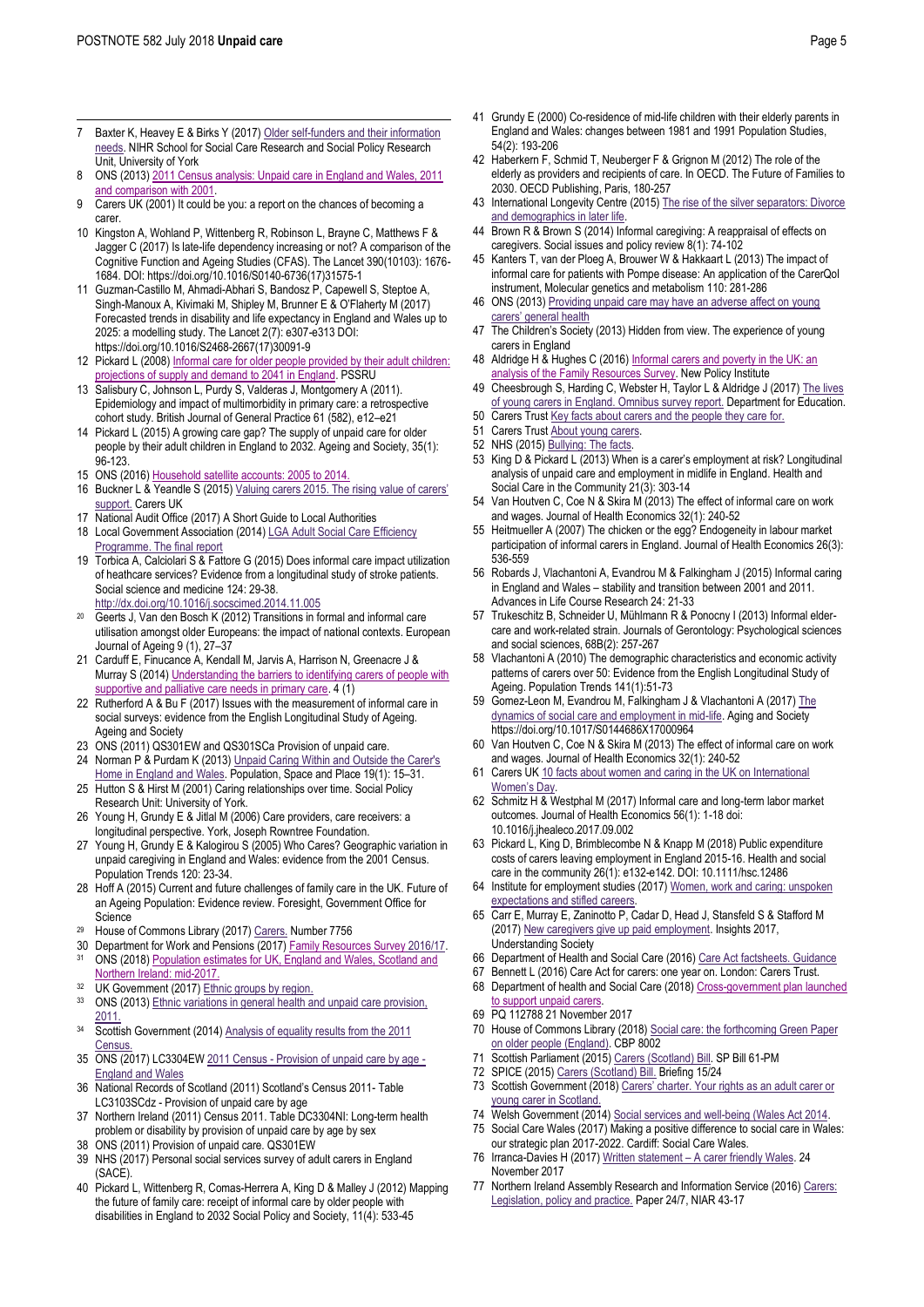$\overline{a}$ 

- 78 Department of Health, Social Services and Public Safety (2006) [Caring for](https://www.health-ni.gov.uk/publications/caring-carers)  **[Carers](https://www.health-ni.gov.uk/publications/caring-carers)**
- 79 Thompson J (2017[\) Carers in Northern Ireland: Where are we with legislation](http://www.assemblyresearchmatters.org/2017/06/07/supporting-carers-in-northern-ireland/)  [and policy to support them?](http://www.assemblyresearchmatters.org/2017/06/07/supporting-carers-in-northern-ireland/) Research Matter, Blog of the Northern Ireland Research and Information Service, 7 June
- Department of Health (2017[\) Reform of adult care and support.](https://www.health-ni.gov.uk/articles/reform-adult-care-and-support)
- 81 McDaid D (2001) Estimating the costs of informal care for people with Alzheimer's disease: methodological and practical challenges. International Journal of Geriatric Psychiatry, 16, 400-405
- 82 Children's Policy Research Unit (2017) [Family Finances and Disability: the](https://www.ucl.ac.uk/children-policy-research/documents/publications/case-studies/Health_EconomicsV8.1_WEB_FINAL.pdf)  [cost of raising children](https://www.ucl.ac.uk/children-policy-research/documents/publications/case-studies/Health_EconomicsV8.1_WEB_FINAL.pdf) with disabilities. UCL
- 83 Lemmon E & Bell D (2018) The cost of informal care in the UK: A standard of living approach. Unpublished paper. Please cost the author: Elizabeth Lemmon, University of Stirling, for further information.
- 84 Carers UK (2014) Caring & Family Finances Inquiry: UK report.
- 85 Carers UK (2015) Facts about carers
- 86 Farina N, Page T, Daley S, Brown A, Bowling A, Basset T, Livingston G, Knapp M, Murray J & Banerjee S (2017) Factors associated with carer quality [of life of people with dementia: A systematic review of non-interventional](http://eprints.lse.ac.uk/69677/7/Knapp_Factors%20associated%20with%20quality%20published_2017.pdf)  [studies.](http://eprints.lse.ac.uk/69677/7/Knapp_Factors%20associated%20with%20quality%20published_2017.pdf) Alzheimer's & Dementia, 13 (5): 572-581. DOI: 10.1016/j.jalz.2016.12.010
- 87 NICE (2015[\) Older people with social care needs and multiple long-term](https://www.nice.org.uk/guidance/ng22/resources/older-people-with-social-care-needs-and-multiple-longterm-conditions-pdf-1837328537797)  [conditions.](https://www.nice.org.uk/guidance/ng22/resources/older-people-with-social-care-needs-and-multiple-longterm-conditions-pdf-1837328537797) NG 22
- 88 Department of Health, Carers Trust and the Queen's Nursing Institute (2014) [Supporting the health and wellbeing of adult carers](https://www.gov.uk/government/uploads/system/uploads/attachment_data/file/329867/Carers_Pathway.pdf)
- 89 Bremer P, Cabrera E, Leino-Kilp H, Lethin C, Saks K, Sutcliffe C, Soto M, Zwakhalen S & Wübker A (2015) Informal dementia care: Consequences for caregivers' health and health care use in 8 European countries. Health Policy 119: 1459-1471
- 90 Hiel L, Beenackers M, Renders C, Robroek S, Burdorf A & Croezen S (2014) Providing personal informal care to older European adults: Should we care about the caregivers' health? Preventative Medicine 70: 64-68
- 91 Vlachantoni A, Robards J, Falkingham J & Evandrou M (2016) Trajectories of informal care and health. SSM-Population Health 2: 295-501
- 92 Maun E (2017[\) Longitudinal associations between](https://www.understandingsociety.ac.uk/research/publications/524457) co-resident caregiving and [problematic sleep among older adults.](https://www.understandingsociety.ac.uk/research/publications/524457) Understanding Society Scientific Conference, Wednesday 12 July
- 93 O'Reilly D, Connolly S, Rosato M, Patterson C (2008) Is caring associated with an increased risk of mortality? A longitudinal study. Social Science & Medicine 67(8):1282–90
- 94 Rahrig Jenkins K, Kabeto M, Langa K (2009) Does caring for your spouse harm one's health? Evidence from a United States nationally-representative sample of older adults. Ageing & Society29(2): 277–93.
- 95 Fredman L, Cauley J, Hochberg M, Ensrud K, Doros G (2010) Mortality associated with caregiving, general stress, and caregiving-related stress in elderly women: results of caregiver-study of osteoporotic fractures. Journal of the American Geriatric Society 58(5): 937–43.
- 96 Lacey R, McMunn A & Webb E (2018) Informal caregiving and metabolic markers in the UK Household Longitudinal Study. Maturitas 109: 97-103 http://dx.doi.org/10.1016/j.maturitas.2018.01.002
- 97 Kaschowitz J & Brandt M (2016) Health effects of informal caregiving across Europe: A longitudinal approach. Social science and medicine 173: 72-80
- 98 La Fontaine J, Jutla K, Read K, Brooker D & Evans S (2016) The experiences, [needs ad outcomes for carers of people with dementia: A literature review.](http://www.thersas.org.uk/wp-content/uploads/2016/04/RSAS-ADS-Experiences-needs-outcomes-for-carers-of-people-with-dementia-Lit-review-2016.pdf) The RSAs
- 99 Gursimran T, Oram S, Verey A, Greenberg N & Fear N (2016) Informal caregiving and intimate relationships: the experiences of spouses of UK military personnel. Journal of the Royal Army Medical Corps 163(4): 266-272
- 100Vasileiou K, Barnett J, Barreto M, Vines J, Atkinson M, Lawson S & Wilson M (2017) Experiences of loneliness associated with being an informal caregiver: A qualitative investigation. Frontiers in Psychology, 8, Article 585.
- 101Beeson, R. A. (2003). Loneliness and depression in spousal caregivers of those with Alzheimer's disease versus non-caregiving spouses. Arch. Psychiatr. Nurs. 17, 135–143. doi: 10.1016/S0883-9417(03)00057-8
- 102Chukwuorji J, Amazue L & Ekeh O (2016) Loneliness and psychological health of orthopaedic patients' caregivers: does gender make a difference?. Psychol. Health Med. 22, 501–506.
- 103Carers UK (2015) Facts about carers.
- 104Carers UK (2015[\) Alone and caring.](https://www.carersuk.org/for-professionals/policy/policy-library/alone-caring)
- 105 Rand S, Malley J & Netten A (2012) Measuring the social care outcomes of [informal carers.](http://eprints.lse.ac.uk/47520/1/dp2833.pdf) Quality and outcomes of person-centred care policy research unit. PSSRU Discussion Paper 2833. University of Kent, London School of Economics and Political Science and University of Oxford
- 106Health and Social Care Information Centre (2016) Community care statistics, social services activity, England – 2015-16. NHS Digital
- 107Courtin E, Jemiai N & Mossialos E (2014) Mapping support policies for informal carers across the European Union. Health Policy, 118 (1). pp. 84-94. ISSN 0168-8510. DOI: 10.1016/j.healthpol.2014.07.013
- 108Carers UK (2018) [Carer's Allowance](https://www.carersuk.org/files/helpandadvice/71/factsheet-uk1025-carers-allowance-2017-2018.pdf).
- <sup>109</sup> House of Commons Library (2016) Ca[rer's Allowance](http://researchbriefings.files.parliament.uk/documents/SN00846/SN00846.pdf). Number 00846
- <sup>110</sup> UK Government (2018) [Carer's allowance: Eligibility](https://www.gov.uk/carers-allowance/eligibility). Accessed 18 July 2018 111 House of Commons Public Accounts Committee (2016) Personal budgets in
- [social care.](https://publications.parliament.uk/pa/cm201617/cmselect/cmpubacc/74/74.pdf) HC 74 112 House of Commons Library (2015) Social care: Direct payments from a local
- [authority \(England\).](http://researchbriefings.files.parliament.uk/documents/SN03735/SN03735.pdf) Number 03735
- 113 National Audit Office (2016) Personalised commissioning in adult social care. HC 883
- 114Sutcliffe K, Rees R, Dickson K, Hargreaves, K, Schucan-Bird K, Kwan I, Kavanagh J, Woodman J, Gibson K, Thomas J (2012) The adult social care [outcomes framework: a systematic review of systematic reviews to support its](https://eppi.ioe.ac.uk/cms/Default.aspx?tabid=3428)  [use and development.](https://eppi.ioe.ac.uk/cms/Default.aspx?tabid=3428) London: EPPI-Centre, Social Science Research Unit, Institute of Education, University of London. ISBN: 978-1-907345-43-2
- 115Fry G, Singleton B, Yeandle S & Buckner (2011) Developing a clearer understanding of the Carer's Allowance claimant group. Research report for Department for Work and Pensions. Report no 739
- 116Blyth C & Gardener A (2007) 'We're not asking for anything special': Direct payment and the carers of disabled children. Disability and Society 22(3): 235-  $249$
- 117Victor E (2009) A systematic review of interventions for carers in the UK: Outcomes and explanatory evidence. The Princess Royal Trust for Carers, Young Carers International Research and Evaluation, The University of **Nottingham**
- 118House of Commons Work and Pensions Committee (2018[\) Employment](https://publications.parliament.uk/pa/cm201719/cmselect/cmworpen/581/581.pdf)  [support for carers.](https://publications.parliament.uk/pa/cm201719/cmselect/cmworpen/581/581.pdf) HC 581
- 119 Pickard L, King D, Brimblecombe N & Knapp M (2015) The effectiveness of [paid services in supporting unpaid c](http://eprints.lse.ac.uk/61081/1/Pickard_The%20Effectiveness.pdf)arers' employment in England. Journal of Social Policy, Available on CJO 2015 doi:10.1017/S0047279415000069
- 120Pickard L, Brimblecombe N, King D & Knapp M (2018) 'Replacement care' for working carers? A longitudinal study in England, 2013-15. Social Policy & Administration, 52(3): 690-709. Available at
- <https://onlinelibrary.wiley.com/doi/abs/10.1111/spol.12345> 121Pickard L (2004[\) The effectiveness and cost-effectiveness of support and](https://www.pssru.ac.uk/pub/dp2014.pdf)
- [services to informal carers of older people.](https://www.pssru.ac.uk/pub/dp2014.pdf) Personal Social Services Research Unit,
- 122Zarit S, Parris Stephen M, Townsend A & Greene R (1998) Stress reduction for family caregivers: Effects of adult day care use. Journal of Gerontology 53B(5): S267-S277
- 123Fields N, Anderson K & Dabelko-Schoeny H (2014) The effectiveness of adult day services for older adults: A review of the literature from 2000 to 2011. Journal of applied gerontology. 33(2): 130-163
- 124Maayan N, Soares-Weiser K & Lee H (2014) Respite care for people with dementia and their carers. Cochrane Database of Systematic Reviews. DOI: 10.1002/14651858.CD004396.pub3
- 125Parker G, Arksey H & Harden M (2010) Meta-review of international evidence on interventions to support carers. Working paper no. DH 2394, Centre for Reviews and Dissemination, University of York
- 126Wilson S, Marvell R, Cox A & Teeman (2018) Evaluation of the Carers in Employment (CiE) Project. Institute for Employment Studies
- 127 Rand S & Malley J (2014) Carers' quality of life and experiences of adult social [care support in England.](https://www.ncbi.nlm.nih.gov/pmc/articles/PMC4265286/pdf/hsc0022-0375.pdf) Health and social care in the community. 22(4): 375- 385
- 128 Computers 4 Carers (2018) Fighting back against carers isolation.
- 129Oral evidence: support for carers. Work and Pensions Select Committee, 2018 130 Pickard L (2004) The effectiveness and cost-effectiveness of support and [services to informal carers of older people.](https://www.pssru.ac.uk/pub/dp2014.pdf) Personal Social Services Research Unit
- 131Yesufu-Udechuku A, Harrison B, Mayo-Wilson E, Young N, Woodhams P, Shiers D, Kuipers E & Kendall T (2015) Interventions to improve the experience of caring for people with severe mental illness: systematic review and meta-analysis. The British Journal of Psychiatry 206: 268-274 doi: 10/1192/bjp.bp.114.147561
- 132Dickinson C, Dow J, Gibson G, Hayes, L, Robalino S & Robinson L (2017) Psychosocial intervention for carers of people with dementia: What components are most effective and when? A systematic review of review. International Psychogeriatrics. 29(1): 31-43 https://doi.org/10.1017/S1041610216001447
- 133Elvish R, Lever S-J, Johnstone J, Cawley R & Keady J (2012) Psychological interventions for carers of people with dementia: a systematic review of quantitative and qualitative evidence. British Association for Counselling and **Psychotherapy**
- 134Laver K, Milte R, Dyer S & Crotty M (2017) A systematic review and metaanalysis comparing carer focused and dyadic multicomponent interventions for carers with dementia. Journal of Aging and Health 29(8): 1308-1349
- 135Lins S, Hayder-Beichel D, RÜcker G, Motschall E, Antes G, Meyer G & Langer G (2014) Efficacy and experiences of telephone counselling for informal carers